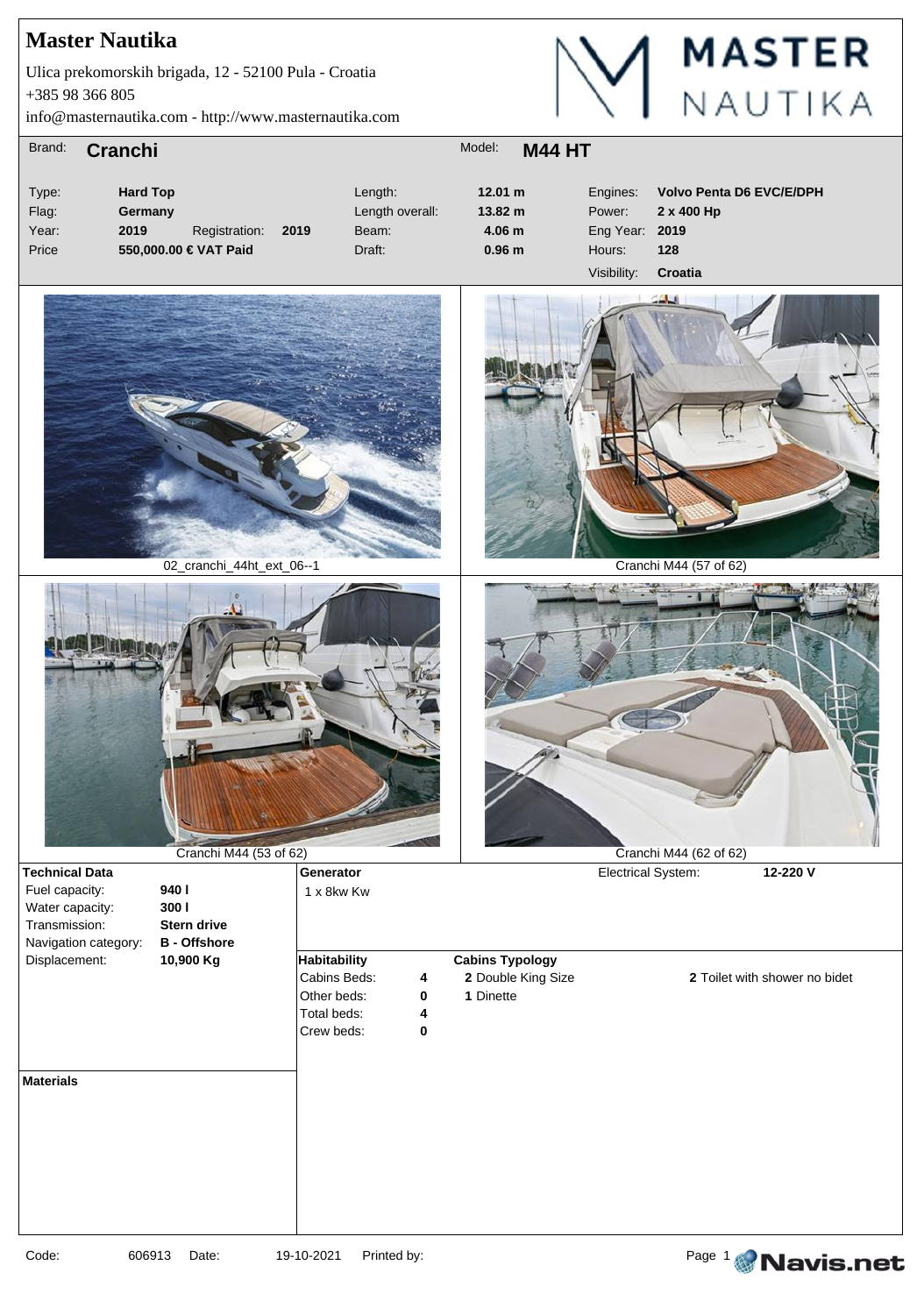+385 98 366 805 Ulica prekomorskih brigada, 12 - 52100 Pula - Croatia

info@masternautika.com - http://www.masternautika.com





### **Electronic tools for navigation**

Autopilot, Chain counter, Chartplotter, Compass, Depth Sounder, DSC vhf, Electronic engine control, GPS, Joystick, Plotter with GPS antenna, Radar, Rudder angle indicator, VHF Radio

### **Staging and technical**

Anchor (Ultramarine stainless steel 16kg), Automatic Bilge Pump, Batteries, Battery charger, Bilge Alarm, Bow Thruster, cockpit table, Courtesy Lights, Deck Shower, Electric Bilge Pump, Electric Windlass, Engine Alarm, Fire Extinguishing System, Gangway (hydraulic Besenzoni), Hard top, Horn, Manual Bilge Pump, Platform (Hydraulic platform 28cm underwater, 130kg carrying capacity), Shorepower connector, swimming ladder, Teak Deckhouse, Teak Cockpit, Tender, Tender Garage, Underwater lights, Winch Elettrico

### **Domestic Facilities onboard**

12V Outlets, 220V Outlets, Air Conditioning, Electric Toilet, Heater (25L), Inverter, Waste Water Plant

### **Entertainment**

DVD, Hi-Fi, Radio AM/FM, Speakers

#### **Kitchen and appliances**

Ceramic hot plate, Coffee Machine, Deck Refrigerator, Freezer, Galley, ICE Maker, Oven, Refrigerator

#### **Upholstery**

Bimini (bow sunbathing area), Bow Cushions, Cockpit Cushions, Cushions, Instrument Cover, Stern Cushions, Sunbathing deck

**Accessory notes**

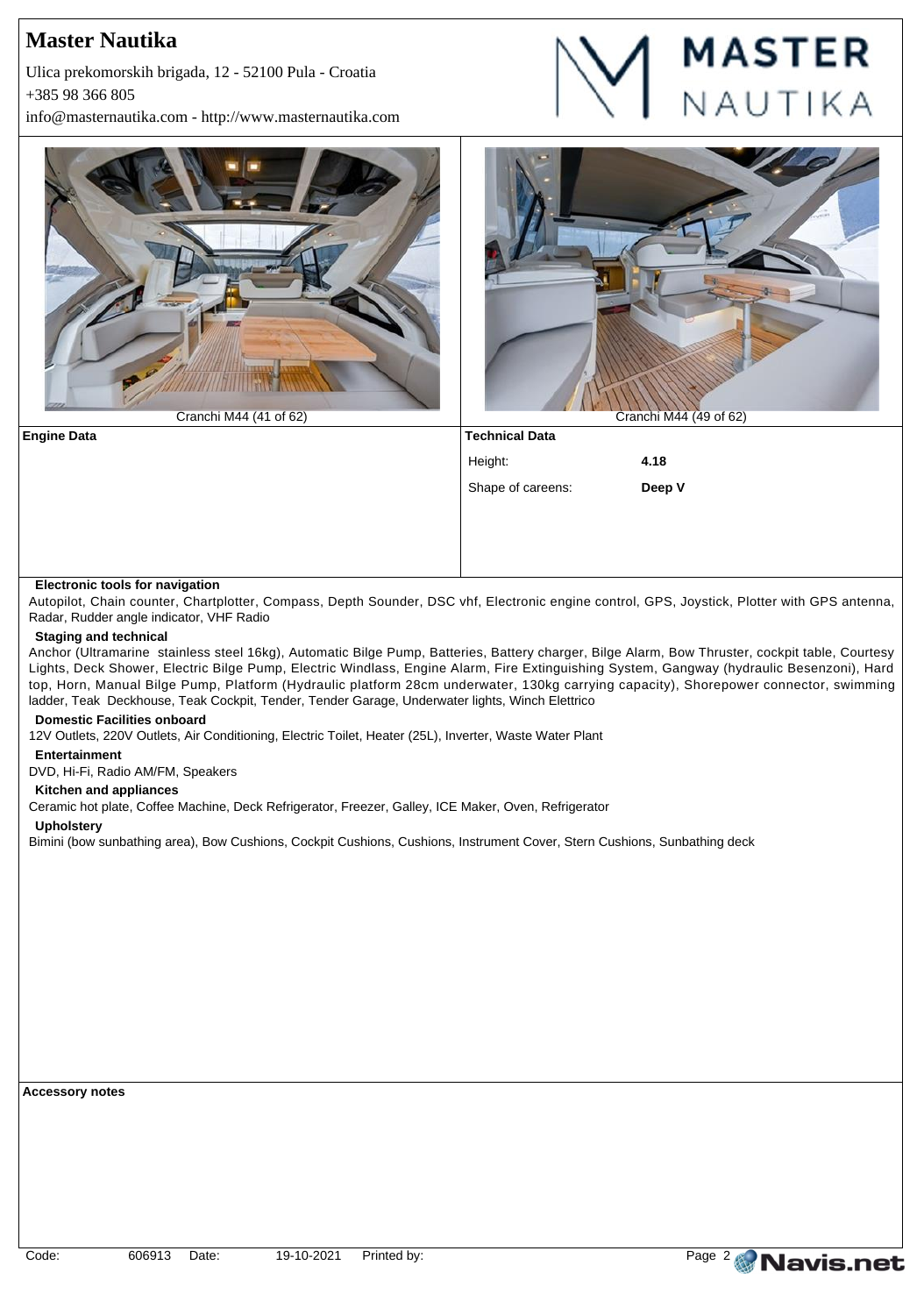+385 98 366 805 Ulica prekomorskih brigada, 12 - 52100 Pula - Croatia

info@masternautika.com - http://www.masternautika.com





#### **Notes** Dont miss it!

Cranchi M44 from 2019 like new with low engine hours in extraordinary state!

We delivered this unit new to current owners.

Contact us for more information or to arrange viewing!



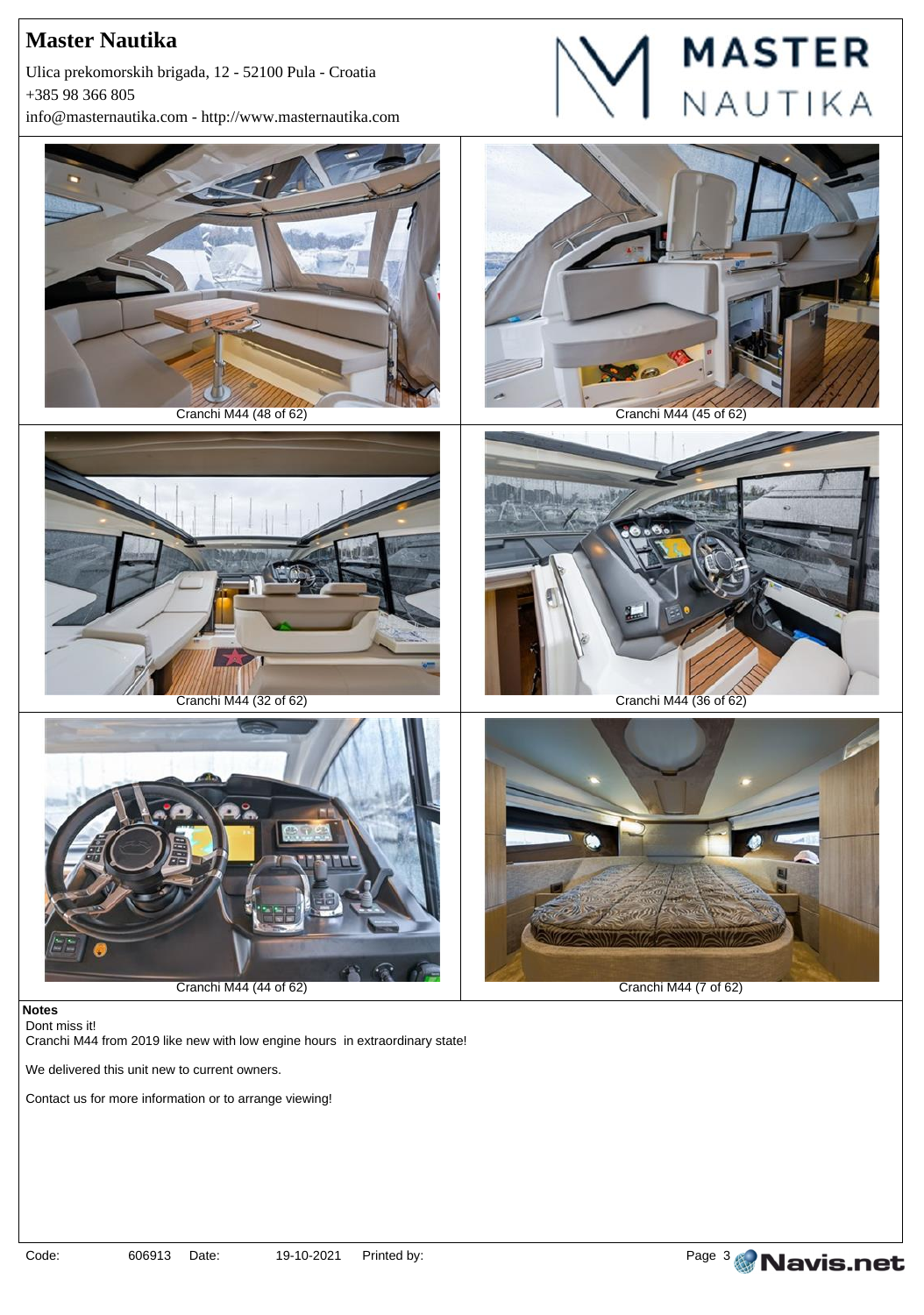+385 98 366 805 info@masternautika.com - http://www.masternautika.com Ulica prekomorskih brigada, 12 - 52100 Pula - Croatia







Cranchi M44 (10 of 62) Cranchi M44 (5 of 62)







Cranchi M44 (12 of 62) Cranchi M44 (14 of 62)



4